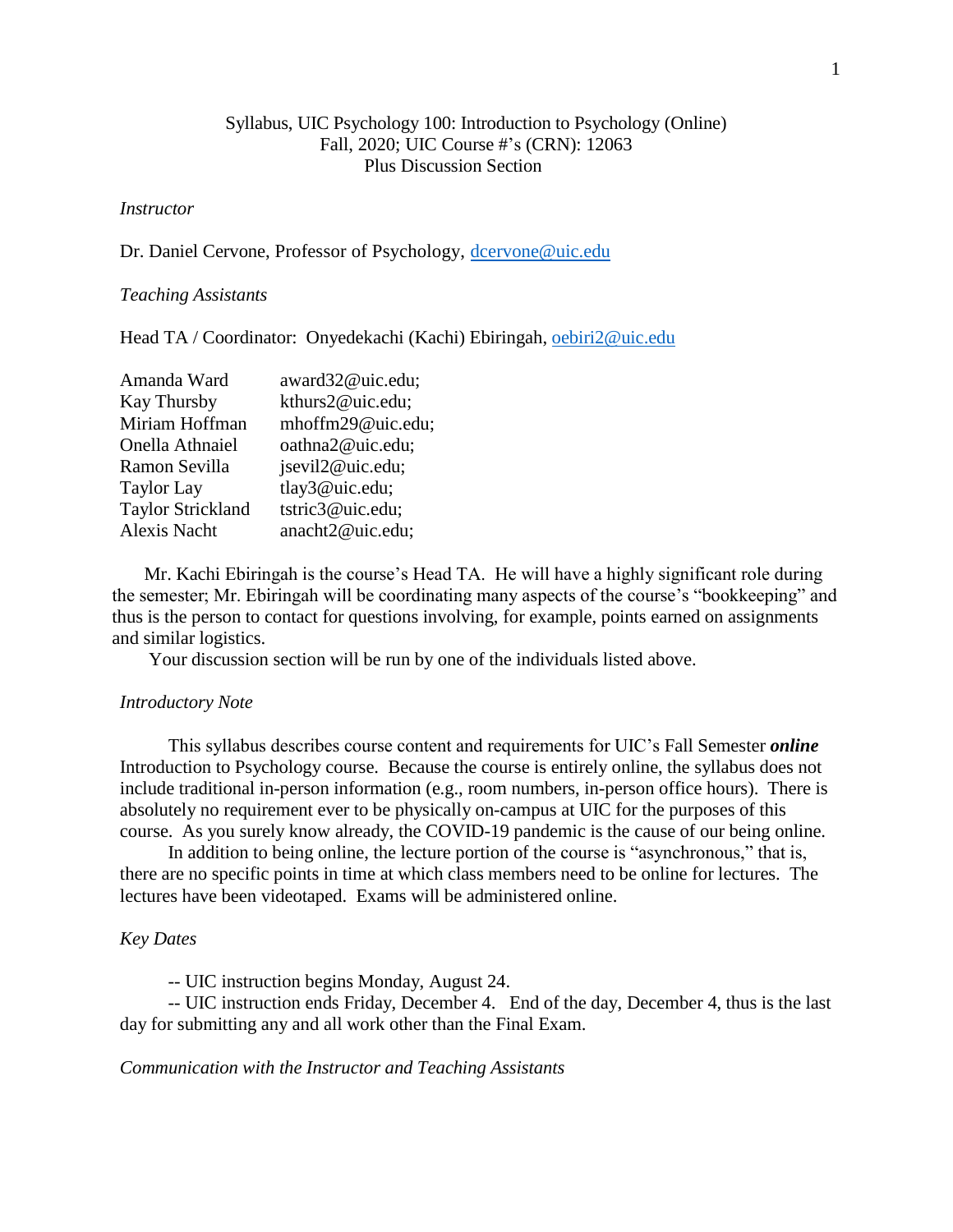You will have multiple people who you can contact throughout the semester: (1) the course instructor, Dr. Cervone; (2) The Head/Administrative TA, Mr. Kachi Ebiringah; and (3) your Discussion Section TA, that is, the individual running the discussion section for which you have signed up. When you complete paper assignments (see below), your work will be graded by your Discussion Section TA. This individual therefore is (in addition to your instructor, DC) a key contact for you throughout the semester.

*Contact the Instructor (please!)*. Your instructor, Dr. Cervone, will be available throughout the semester. Please feel free to email any and all course questions to me at [dcervone@uic.edu.](mailto:dcervone@uic.edu) DC is also happy to set up video meetings for anyone who would like to discuss any aspect of course content; please email me to set this up. I also recognize that, for a great many of you, this will be your first semester at UIC, so please feel free to send more general life-at-UIC questions, too.

# *Course Content and Goals*

## *Course Content: Where is it?*

We will be making heavy use of the course's **Blackboard website** for the delivery of educational content and for the overall administration of the course. The Blackboard website is integrated with the UIC registration system; once you are in the course, you should automatically appear in the course website. The UIC website also is integrated with a website established by the publisher. One of your options for getting the textbook, which you will *need* in electronic form, is to purchase the textbook through the UIC Blackboard site. (Details below).

#### *Course Content: When does it appear?*

A large number of course elements are timed; they occur in a given week of the semester. Those elements will appear on the Blackboard website during that week. For example, if we are covering Developmental Psychology in Week 5, material such as quiz-yourself questions that pertain to developmental psychology, or the "Try This" (see below) activity for Developmental Psychology, will not be available until that week. The idea is that, just as is the case with an inperson course, class activities will be "synched" to the topic of the given week.

# *The Substance: Course Goals*

Our educational goal is to introduce you to the science of psychology. Since the idea of "introducing" a subject is a little vague, we'll spell it out. In this -- and almost any - introductory course, "introducing" means two things; you should, in other words, be able to answer to two types of questions as a result of taking the course.

(1) *How do professionals in the field analyze whatever it is that they're studying?*  How do they decide what problems to try to solve? How do they go about solving them; what, in other words, are their research strategies?

# (2) *What have these professionals learned?*

What are the field's most important findings? How have basic-science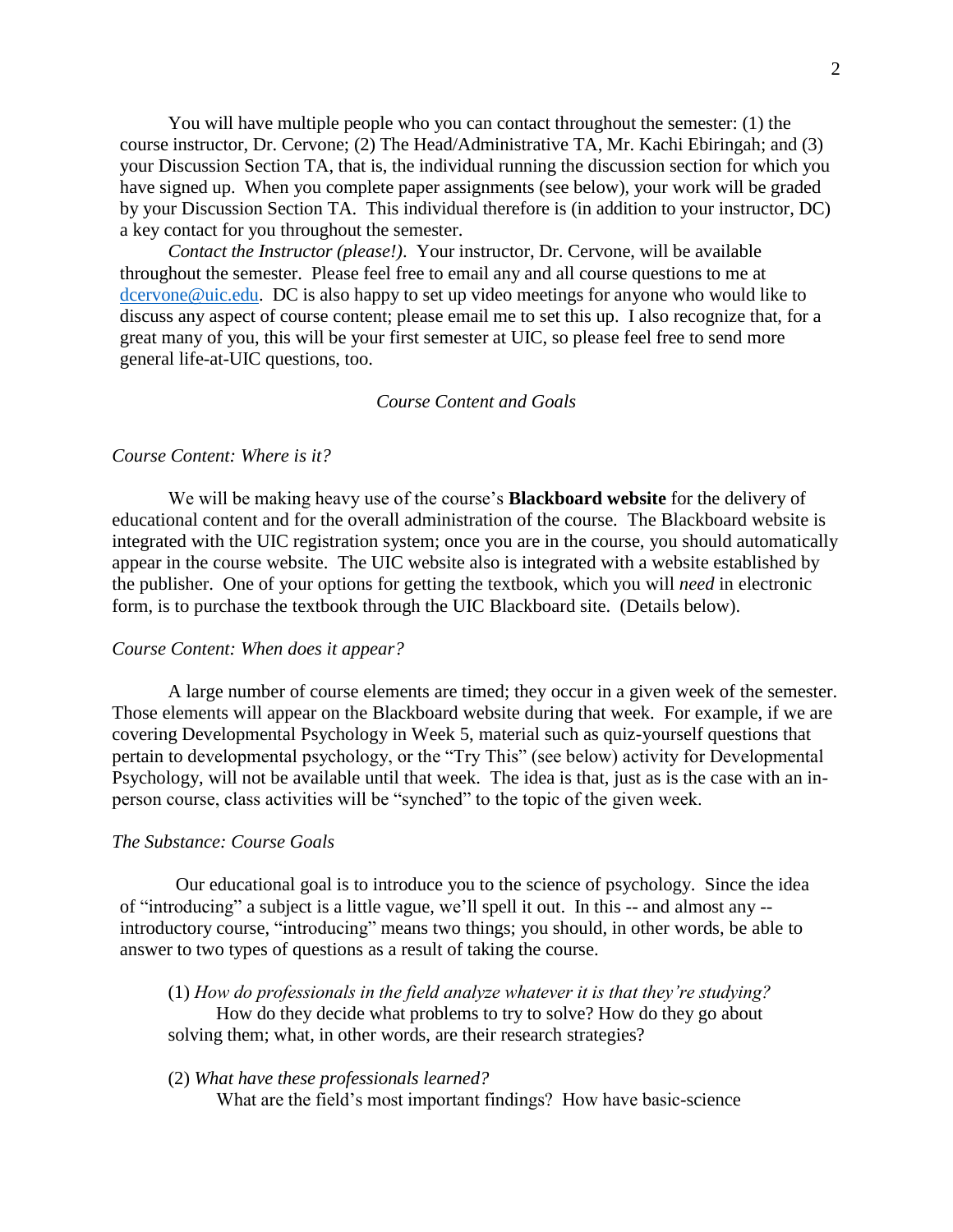discoveries been applied to socially-significant problems?

In this course, we thus will cover the strategies of psychological science and the main findings in each major branch of the field.

# *Readings and the Textbook*

All required readings (note: you will need to do some additional reading for the paper assignments; see below) will come from our textbook: *Psychology: The Science of Person, Mind, and Brain*, Cervone (yes, that's me, your course instructor).

### *Do I Really Need this Book?*

The answer to "Do I really need this book?" is yes! Our textbook is the primary learning tool of this class; it contains much more information, in total, than could ever be presented in lectures. A great deal of material on the exams will be coming from the book. For learning purposes, you will need the textbook in this class to the same degree that you would need the class textbook in a course in, for example, mathematics.

In addition to traditional textbook content, the e-book contains (a) a large amount of pedagogical material (chapter reviews, test-yourself quizzes, etc.) written by the book's pedagogical author, Professor Tracy Caldwell of Dominican University, and (b) activities that are course requirements, and for which you thus will earn credit. As is explained below, you can link to this textbook content from the Blackboard website.

Fyi, the publisher uses the name "Launchpad" for the full collection of material: textbook content, study guide/quizzes, and online experimental activities.

### *Getting the Book*

You can purchase the textbook in either of two forms:

(a) *e-book/Launchpad Access Only*. You have a money-saving option: You can purchase *only* the electronic version of the textbook (the e-book). E-book purchase gives you the textbook material plus all of the Launchpad material (quizzes, activities).

**How do I get the e-book?**: The easiest way to get the e-book is through the course's Blackboard website. Whenever you are on Blackboard and access some material from the book, you will see the wavy red image below – looks like an M; it's the Macmillan publishing corporate logo.



#### Chapter 1 Introducing Psychology

Enabled: Statistics Tracking

In this chapter you will learn that psychology is a science with three different levels of analysis: the person, mind, and brain. A si the responsibilities of people working in a wide range of psychology-related fields. You will also learn about the difference betw and why critical thinking is an essential part of good psychological research.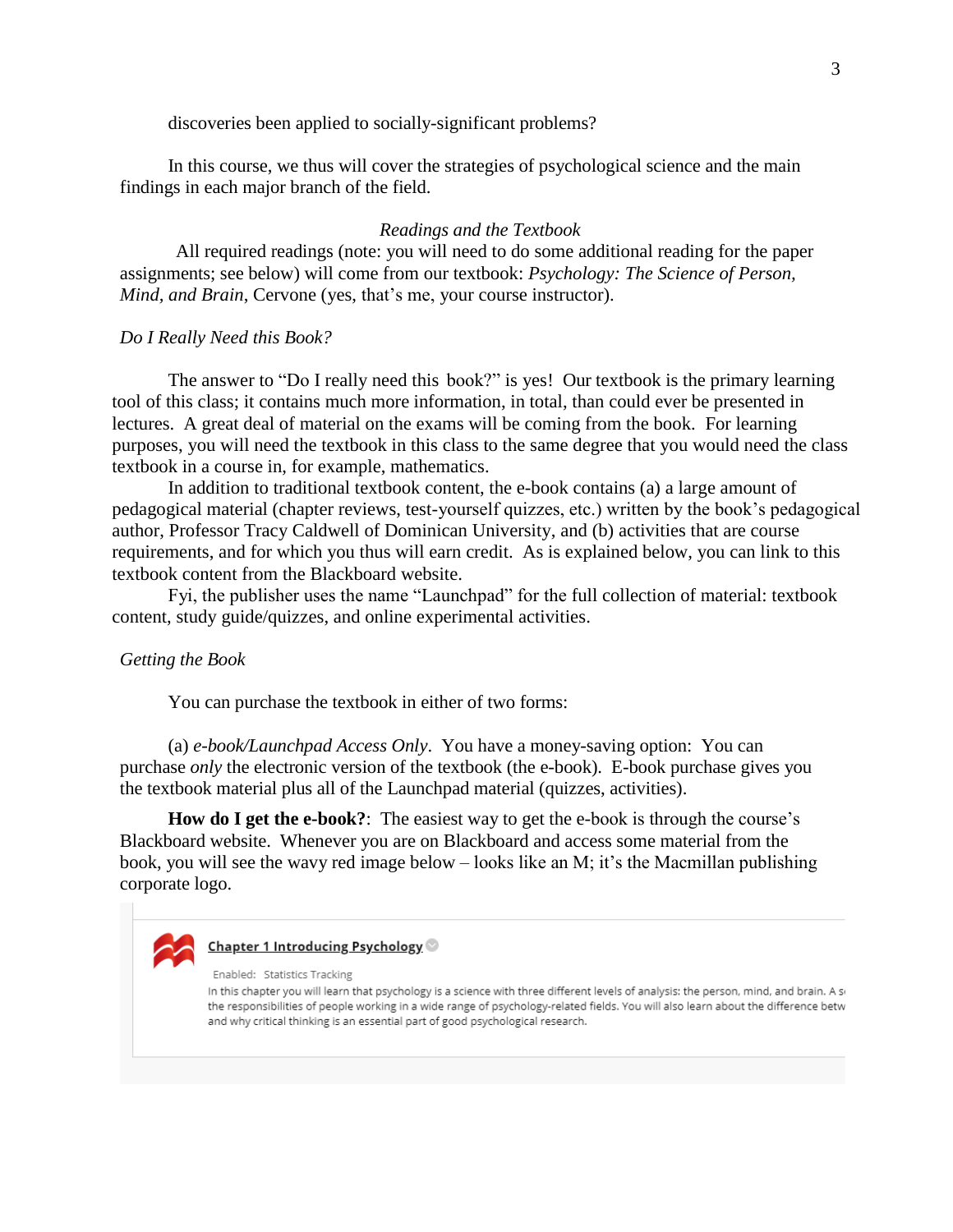When you click on the red M, you will be taken to a website where you can purchase access to the e-book. You should have the option of a free trial period; if you are unsure whether you want to take the course, you can select the free trial period, and then after some period of time the free trial will expire and you'll need to purchase access.

(b) *Physical, hard-copy + electronic access*. If you would like a hard copy as well as the needed electronic access to, then you can get that through the Macmillan website

[https://www.macmillanlearning.com/college/us/product/Psychology-The-Science-of-](https://www.macmillanlearning.com/college/us/product/Psychology-The-Science-of-Person-Mind-and-Brain/p/142922083X)[Person-Mind-and-Brain/p/142922083X](https://www.macmillanlearning.com/college/us/product/Psychology-The-Science-of-Person-Mind-and-Brain/p/142922083X)

If you purchase a "package" of hard copy plus Launchpad, you will get an "access code" that gets you in to the set of online materials.

For now, I will emphasize that you do *not* need to purchase a hard copy of the book; you can save a lot of money (compared to the hard copy) by just purchasing the e-book.

Note that if your purchase is e-book/Launchpad, you will have access to the materials for a limited period of time (I believe it is six months). After that, you won't have access to the textbook. For many of you, this won't be important at all. However, if you plan to go into some field of study for which you will need to pass a test that includes psychology material, then you might want to consider retaining a hard copy book as a reference. Note that the Medical College Admission Test [MCAT] includes many test items on psychology, and our book's preface relates MCAT test coverage to textbook coverage.

*Don't do this*: Something that you *don't* want to do is to purchase only a used hard copy of the textbook, with no electronic access. You need the electronic access – especially here, in an online course! – in order to complete course assignments.

# Course Activities – or "**What's am I supposed to do?**"

Your biggest question when the course begins is likely "What am I supposed to do?" When classes meet in-person, in-class announcements spell out what you're supposed to do in the 1-2 week ahead. The equivalent information source, in this class, is the "Topic Presentations and Assignments" link on the Blackboard web site. This screen shot shows where it is. (The red arrow does not appear on the web site; I've added it here just to indicate where the Topic link is.)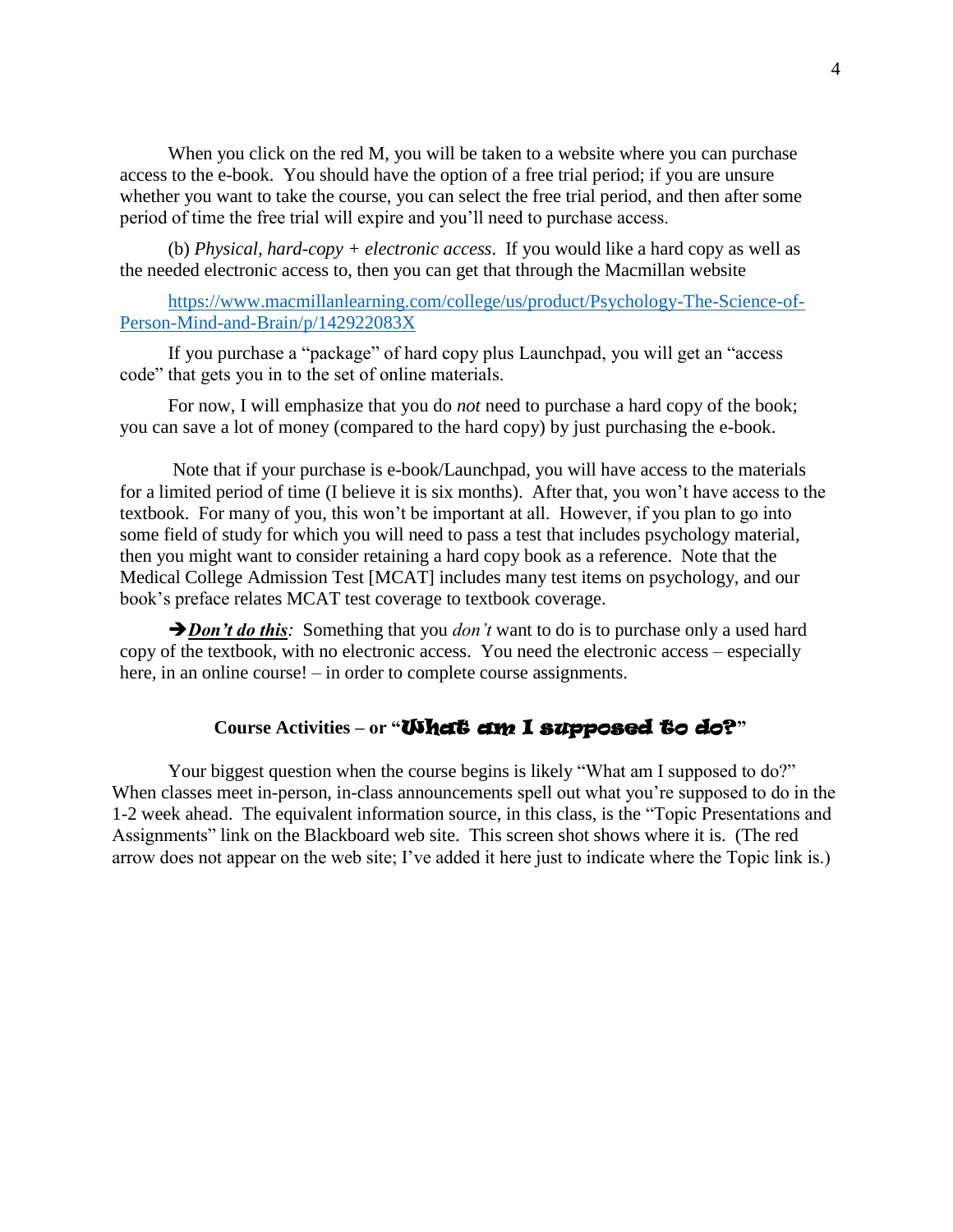

Every week, you will need to check the "Topic, Presentations, & Assignments" link to find out what to do in the days ahead. **This is critical for your participation in the course!** As long as you check this material each week and do the listed assignments, the course should be relatively straightforward. But if you forget to check the "Topics, presentation, and assignments" information, you'll fall behind on material and miss out on class credits that go toward your final grade. The topics will appear every one-two weeks throughout the semester.

You will find a variety of types of information under "Topic, Presentations, & Assignments"; they are listed below. The first two items are Educational Content, and the other four are Graded Assignments (they're educational too, of course, but they also earn you class credit toward your course grade).

# *Educational Content*

-- **Reading**: The textbook reading for the time period will be indicated.

-- **Video Lectures**: Clicking where it says "Video Lecture" will lead you to our lectures.

Some notes about the lecture videos: (1) After each lecture segment you will be shown a question and asked to provide an answer. The answers are not graded; the question-and-answer process is merely designed to help your learning of the material by ensuring that you are picking up on significant points in the lectures. (2) These video lectures were updated in Fall 2019 and simulate what you might get in a lecture. The majority of the screen will be something like a slide show, with the professor's image in the corner. This format also allows example videos to be easily incorporated into the lecture. (3) The lecture and the content of the textbook overlap, but they are not identical. The textbook contains details that are not covered in lectures, and the lectures contain discussions that are not always found in the textbook. The exams will draw on material in **both sources** (textbook and lectures), and will emphasize the points of overlap between the two.

# *Graded Assignments*

Listed here are the assignments. The point totals associated with the assignments are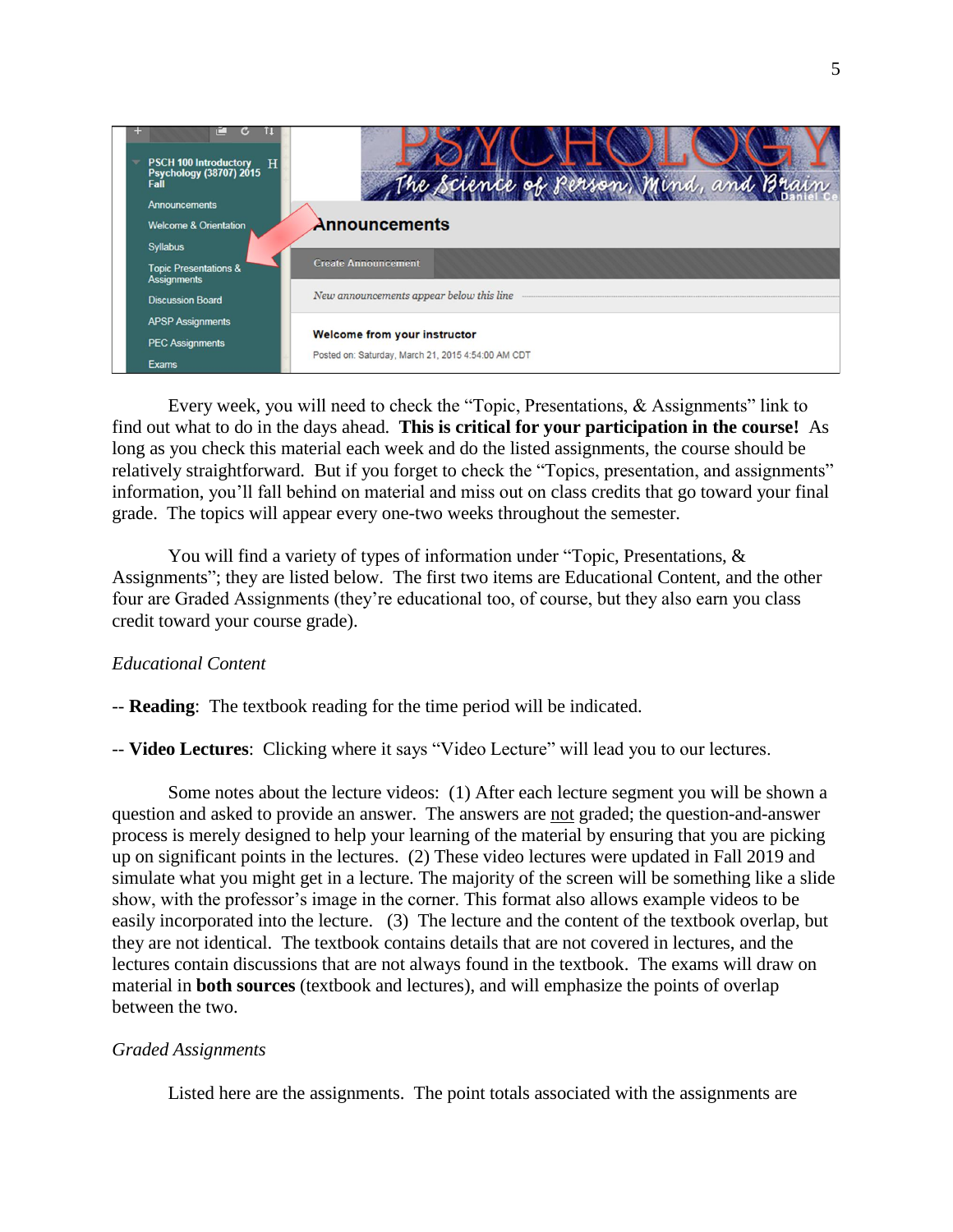found later in the syllabus, under "Grades."

-- **Discussion Board**: During most weeks of the semester, we will have a weekly discussion board. The discussion board is an assignment that earns credit; you will earn one point of class credit for making a contribution to discussion board during a given week. More details about the grading of the Discussion Board are below (under "Grading"). We may not have a discussion board every week. Detailed instructions for the given discussion board will be provided on the Blackboard website. Please note that, due to the large size of the class, we will be creating a set of identical (i.e. substantively identical) discussion board sites, arranged alphabetically by last name. You will thus contribute to the one associate with your last-name range in the alphabet.

-- **Try This Research Activities**: The textbook features a series on online research demonstrations, one per chapter (or one per "topic" as listed on the website; each topic corresponds to a textbook chapter). In each chapter, you will be asked once to complete a research activity. When doing so, you will earn credit toward your final grade. For your information, and for the purpose of UIC records, I note that this activity, Try This Research Activities, combined with Discussion Board provide the educational experiences that occur during in-person discussion sections in our traditional in-person Introductory Psychology course.

-- **Quiz Yourself**: For each topic (i.e., each textbook chapter), you will be directed to online quizzing. These quizzes generally will draw upon the resources of "Learning Curve," an educational supplement produced by our textbook's publishing company (Macmillan). Completing the Quiz Yourself activity will reinforce your knowledge of textbook material – while also earning you credit toward your final course grade.

# Grades

There are six types of graded requirements (listed below). Each one has a certain number of points associated with it, as detailed below. Your course grade will be based on the sum total of points that you earn.

**Scheduling note**: As indicated below, for many graded assignments you need to do the assignment *by the end of the week in which it is due.* As you can see in the table of dates near the end of this syllabus, the end of the week frequently is defined as end of day, midnight, on Sunday. We will try to have all assignments for a given week posted by the Friday *prior to* the week in which the assignments are due. The assignments then will need to be done by the end of the week. The exact schedule is in the table below, in the section of the syllabus titled "*Our Schedule: Course Topics, Textbook Readings, and Assignment Due Dates."*

# *(1) Exams*

There will be four exams. The exams, which will consist of multiple-choice questions, will be administered electronically. Since you will be taking them at home, they will be administered under an honor code system combined with a piece of sortware from UIC called "LockDown Browser" which is (I'm quoting here from online material) "a custom browser that locks down the testing environment for tests taken in Blackboard. [with] LockDown Browser [test takers are] unable to copy, print, access other applications, visit other websites, or close the test until it is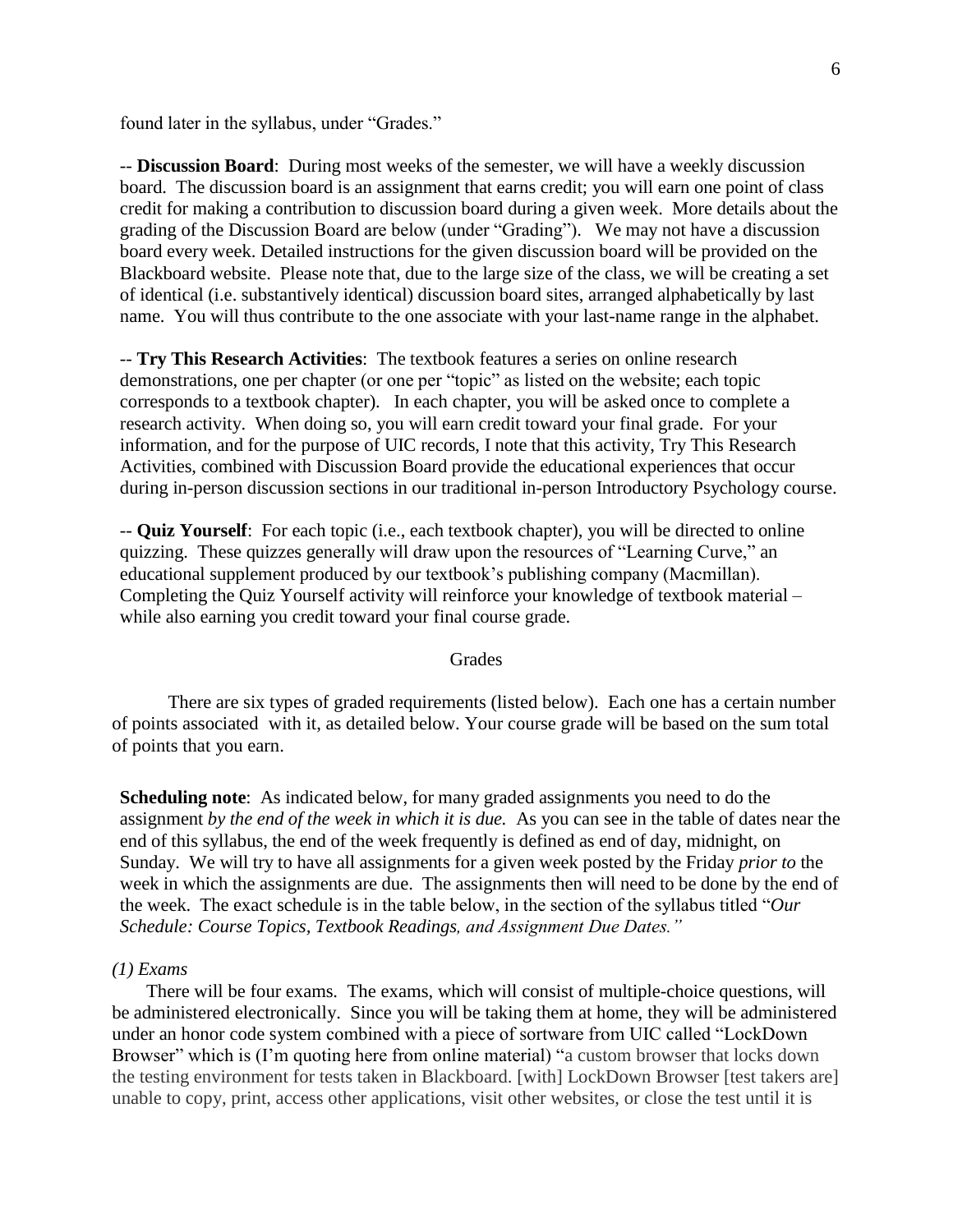submitted." Prior to the first exam, we will send more information about using LockDown browser.

The exams will cover material discussed in the lectures and textbook readings. As noted above, the lectures and readings are not entirely redundant; there will be some material on the exam discussed only in class, and some material discussed only in the book (plus lots of material discussed in both). Thus, you cannot expect to do well on the exams unless you know the material from both the lectures and the textbook.

The dates of the first exams are as follows:

Exam 1: Tuesday, September 22 Exam 2: Tuesday, October 20 Exam 3: Tuesday, November 10 Exam 4 (Final exam): Wednesday, December 9

The times of day of the exams are as follows. You can take the exam at any time of your choosing during the given exam day, between 8am and 10pm. In other words, the exam will become available to you online at 8am on an exam day, and you can start it as late as 10pm on that exam dat. Once you start the exam, you will have 1.5 hours (a standard in-person class length) to complete the exam. (If you start in the evening, near 10pm, you will still have the full 1.5 hours. 10pm is the latest \*start\* time.)

The fourth (final) exam will not be a cumulative exam. It simply will cover the material in the last fourth of the course.

All exams will have approximately 50 multiple-choice questions.

# (2) *Paper assignment: Applying Psychological Science Papers*

During the semester, you will be writing two papers. For both, your assignment is to apply an idea *and research findings* in psychological science to a topic outside of psychological science, per se. Thus, the assignment is cleverly titled Applying Psychological Science Papers [<sup>APSP</sup>'s]. The assignment works as follows. During the first half of the semester, you will be given a set of potential paper topics for the first of the two APSP's that you will write. You can choose any of the topics on the list to write about. Each potential topic will have two parts:

(a) The description of an applied challenge, that is, some challenge faced in the "real world," outside of university departments of psychology. This is the challenge to which you will apply some psychological science.

(b) A scientific paper that presents some psychological science that can be used to address the challenge. You will be given reference information for the paper; in all cases you can enter this reference info into an internet browser to get the paper itself. Here's an example to make this concrete.

Here is an example paper assignment topic:

(a) *The Applied Challenge*: A grade school teacher is trying to assess the intellectual abilities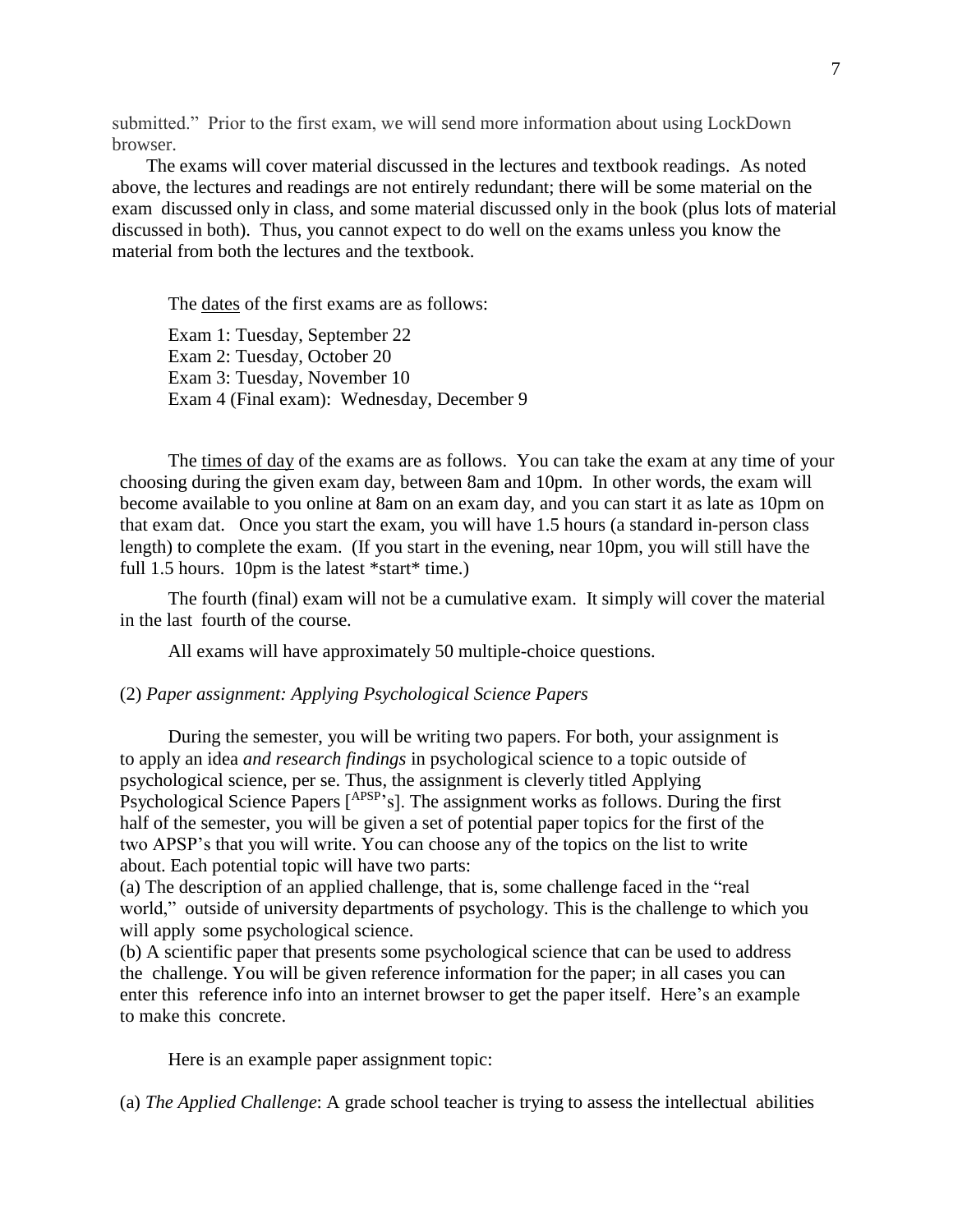of his or her students. A challenge the teacher faces is that the students seem to have different types of abilities: one is good at math but not art; another is good at reading and writing, but not math; a third has exceptional musical skills but does not excel in other areas. But the test that is being used at the teacher's school is an IQ test, that is, a test that measures general intelligence. The IQ tests don't seem sensitive to the fact that children have distinctive abilities. Some kid's abilities don't even seem to be measured by the test. What is the poor teacher to do?

(b) *The Scientific Paper with Psychological Science*: You then will be given reference information for a scientific paper that describes an alternative conception of intelligence, that is, an alternative to traditional IQ testing.

Your job in the paper is to (1) describe the theory and research presented in the scientific paper, and then (2) to apply that theory and research to the applied challenge, in other words, to explain how the psychological science (the theory and research in the paper) might help to solve the problem faced by the person with the applied challenge. You will be given more instructional information on this assignment at a later time.

So that's APSP #1. APSP #2 is identical. In other words, you'll be writing one of these papers in the first half of the course, and the other one in the second half. The only difference between APSP #1 and APSP #2 is the topics. In the second half of the semester, you'll be given a new set of topics, you'll choose one from this new list, and you'll write a second APSP paper, in the same format as the first paper. The topics for APSP #1 and #2 will relate to the material we cover in the first and second half of the course. Each of the two papers should be 3.5-4 pages in length. That's font size 12, 1-inch margins, doublespaced, and 3.5-4 pages of actual text that you yourself write.

### **Due dates**

APSP #1 is due at midnight (i.e., end of day Midnight) on Monday, October 5. APSP #2 is due at midnight Monday, November 16.

*Grading and Late Penalties/APSP Papers*. The papers will be graded on a 40-point basis. Thus there are 80 APSP points total, 40 for each of the two papers. Papers that are late will be accepted but will be assigned a late penalty of 2 points a day. (The following hopefully will not ever come into play, but the max late penalty is 15 points, if anyone turns in a paper 8 or more days late.)

*Submitting Papers*. Papers must be submitted electronically to the UIC Blackboard website, and its "SafeAssign" (Safe Assignment) system. Again, details will be discussed in class and in class announcements prior to due dates.

*Plagiarism*. You must avoid plagiarism when writing your paper. Plagiarism is any instance in which you include in your own paper material that is copied from another source, and fail to put that material in quotation marks and/or fail to properly cite the original source. If your paper includes material that was written by another student (at UIC or elsewhere), that also is plagiarism. Plagiarism is a serious academic offense. It is a violation of University guidelines regarding academic integrity. (These guidelines, for your information, are stated in the Undergraduate Course Catalogue.) Any amount of plagiarized material will cause you to receive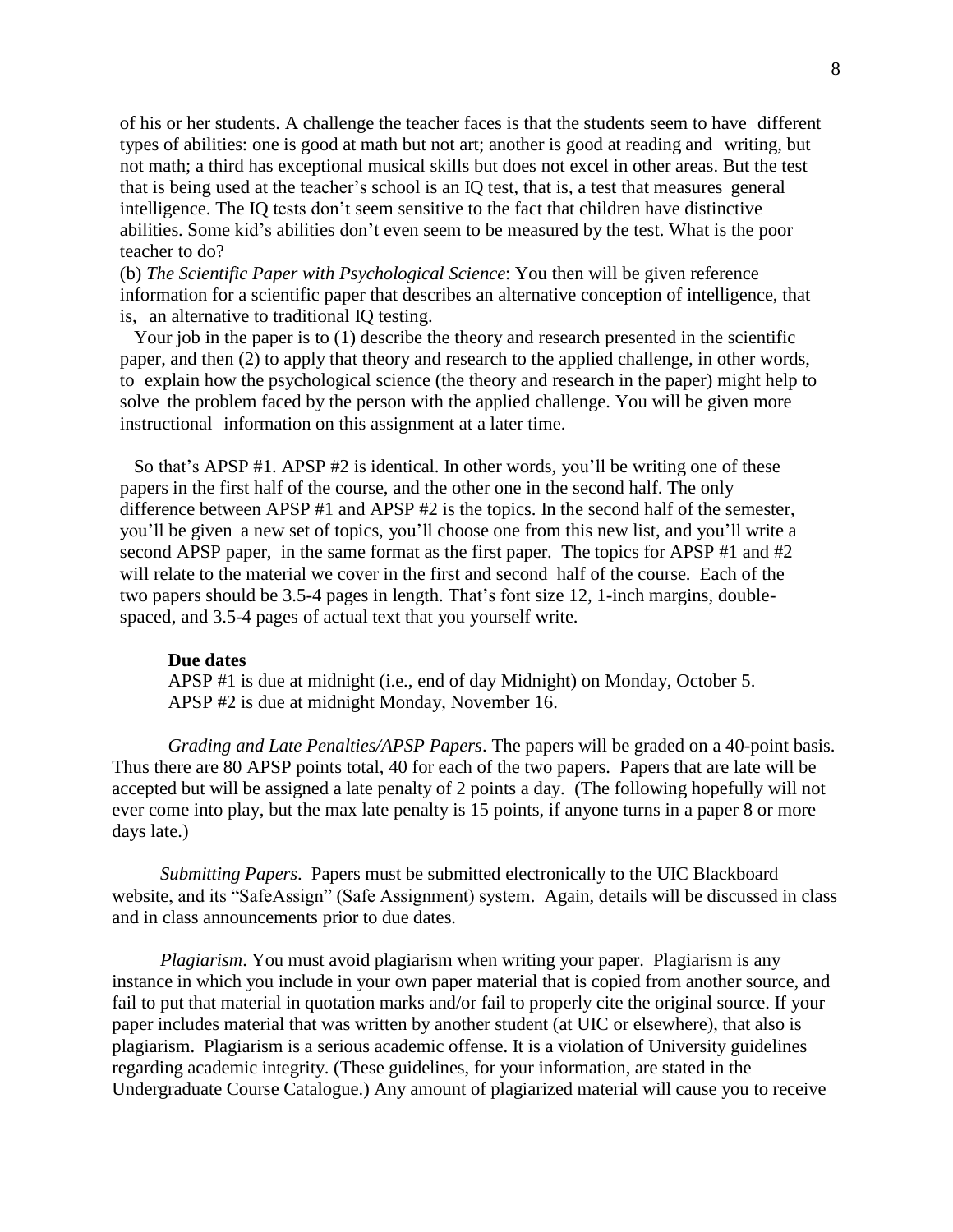zero credit for your paper and result in your paper being submitted to the UIC Office of Student Judicial Affairs. There have been cases in recent years in which students who have plagiarized material have been expelled from the University due to repeated violations of this University policy. So you want to avoid plagiarism!

Here's an example of plagiarism, and then an explanation of how to avoid plagiarizing material. Suppose you read in a book that "Freud proposed that there exist three distinct systems of human personality, the id, the ego, and the superego." If you, in your paper, write, "Based on what I have learned about Freud, I'd say that he proposed that there exist three distinct systems of human personality, the id, the ego, and the superego," then you have plagiarized the book's material. The person who wrote "proposed that there exist three distinct systems of human personality, the id, the ego, and the superego" is not you, it's the author of the book you read. Once there are more than 7 or 8 words in a row that are taken from another source, the material is considered to have been plagiarized unless you place the material in quotes and indicate who wrote it. There are, then, two ways to avoid plagiarism. One is to put the material in quotes. If the material on Freud originally appeared on p. 100 of a book by someone named Williams that was published in the year 2000, you would write "Freud proposed that there exist three distinct systems of human personality, the id, the ego, and the superego" (Williams, 2000, p. 100). The other strategy, which is better, is to rewrite the material in your own words.

Extra note on plagiarism: UIC uses a plagiarism-detection system called Safe Assignment that \*automatically\* scans papers for plagiarism. Your paper will be submitted into this system, which will compare your manuscript to information on the internet and to other papers submitted by students at UIC. If the University's automatic system for detecting plagiarism tells us that your paper contains a substantial amount of plagiarized material, then we cannot accept it for class credit. UIC course instructors cannot give students credit for material that is identified as being plagiarized based on UIC's electronic system for identifying plagiarized material. Warning: This system works extremely well. Just last semester, someone turned in a paper that was plagiarized from another student from a few semesters in the past, and the system detected the plagiarism.

# *(3) Discussion Board*

Each time a new Discussion Board topic is presented (this will happen virtually every week of the semester), you will earn 1 point for making a constructive addition to the discussion. By "constructive," we mean something that goes beyond "yea, I agree with her"; your contribution should concretely address the content of what is being discussed. You could add a point of view, raise a related question that expands the discussion, take note of relevant scientific information in our book or lectures, or take note of some scientific information that you find outside of our class. (If any of you are taking courses in Anthropology, Biology, Philosophy, or Sociology, for example, material in your other courses may be relevant to this one.) More details about this assignment will be posted at the website. Note that points for a given Discussion Board can only be earned during the week in which the topic is posted; that is, you can \*not\* wait until late in the semester and then go back and add to the discussions you missed. Discussion boards will close at midnight on Sunday of the given week.

### *(4) Try This Research Activities*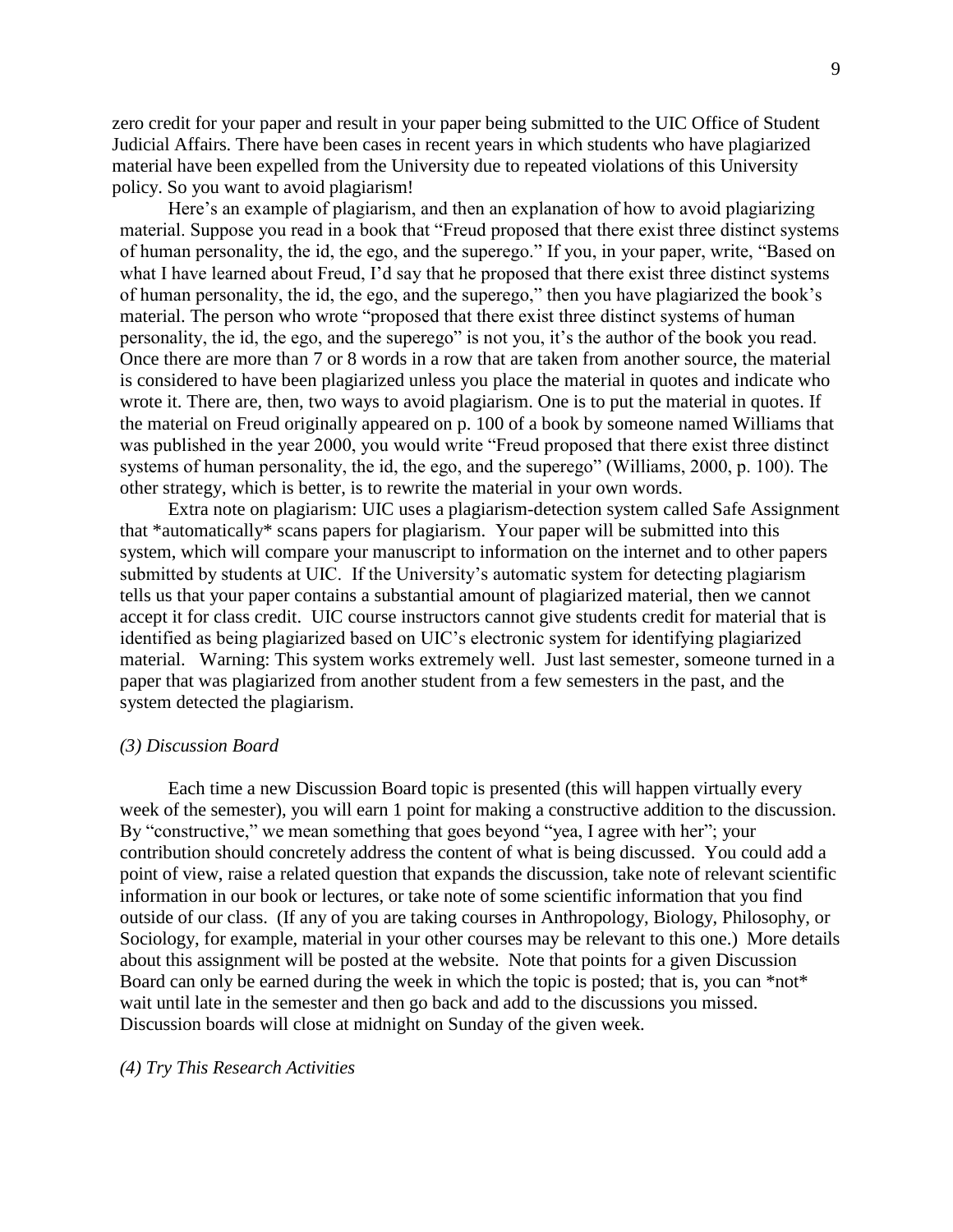You will earn 1 point for completing each Try This Research Activity; there generally will be one per chapter, or two per week. As with Discussion Board, you can only earn these points during a relevant week of the semester; the activities are associated with the topics in the readings and lectures. You will not be evaluated on these activities; in other words, once you do the Try This activity, you will get credit for doing it, no matter how well you do on the activity (if it's, e.g., a memory test, you do the activity, but you forgot everything you were supposed to remember, you still get credit).

In order to get credit, each *Try This* research activity must be completed in according to a specific schedule that will be posted on the website. The idea is for students to experience the research activity before is it discussed in readings and video lectures.

## *(5) Quiz Yourself*

You can earn one point per topic for completing a Quiz Yourself activity. Specifically, we anticipate making available a variety of self-test quizzes each week (i.e., for each topic of the course). Once you complete any one of them, you will get the one point credit. (Feel free, of course, to take all of them if you'd like! But you get a point for just the first one.) Instructions on the web site will specify exactly what it means to "complete" the activity. Quiz Yourself points for a given week can be earned by completing the activity by midnight, Sunday of that week (except for the last week of the semester when, by UIC rule, everything is due by the end of the day on the Friday prior to Finals week).

 *Regarding Sections 4 and 5 Above*: You may be thinking that one point for an activity is not likely to make any difference to your grade. But note that there will be a **Try This** and a **Quiz Yourself** activity each week, for 15 weeks – so that's 30 points total. 30 is a lot of points.

### (6) *Participation in Psychology Research*

In any class in the physical, biological, or social sciences, students should get some firsthand understanding of research in that field is conducted. In psychology, it is not possible for people in an introductory class actually to begin running their own research. Students, then, learn about research in a different way: by participating in research that others are conducting. At UIC, students participate in research and earn credits – Psychology Experience Credits (PEC's). As part of this course, you are required to earn 8 Psychology Experience Credits (PECs) by any of three methods: (1) participating as a subject in studies conducted under the supervision of Psychology Department faculty; (2) participating as a simulated client in one or more professional training sessions conducted by, and for the purpose of training, advanced undergraduate and graduate students in psychology, or (3) if you object to taking part in studies for any reason, by writing summaries of published empirical research. You can earn all 8 PECs by any one of these methods, or you may earn some PECs by each method. Like all other course requirement, these credits will be factored into your final course grade. You will two points for each PEC you complete. So there are 16 available PEC points, total.

More information on PEC's will be presented in Discussion Sections. Specifically, UIC's Dr. Eric Leshikar, who administers the PEC system, will give a presentation that explains the system. *Please note*: The PEC system is not in any way administered by your course instructor, Dr. Cervone, or the course's TA's, including Mr. Ebiringah. The email contact and web system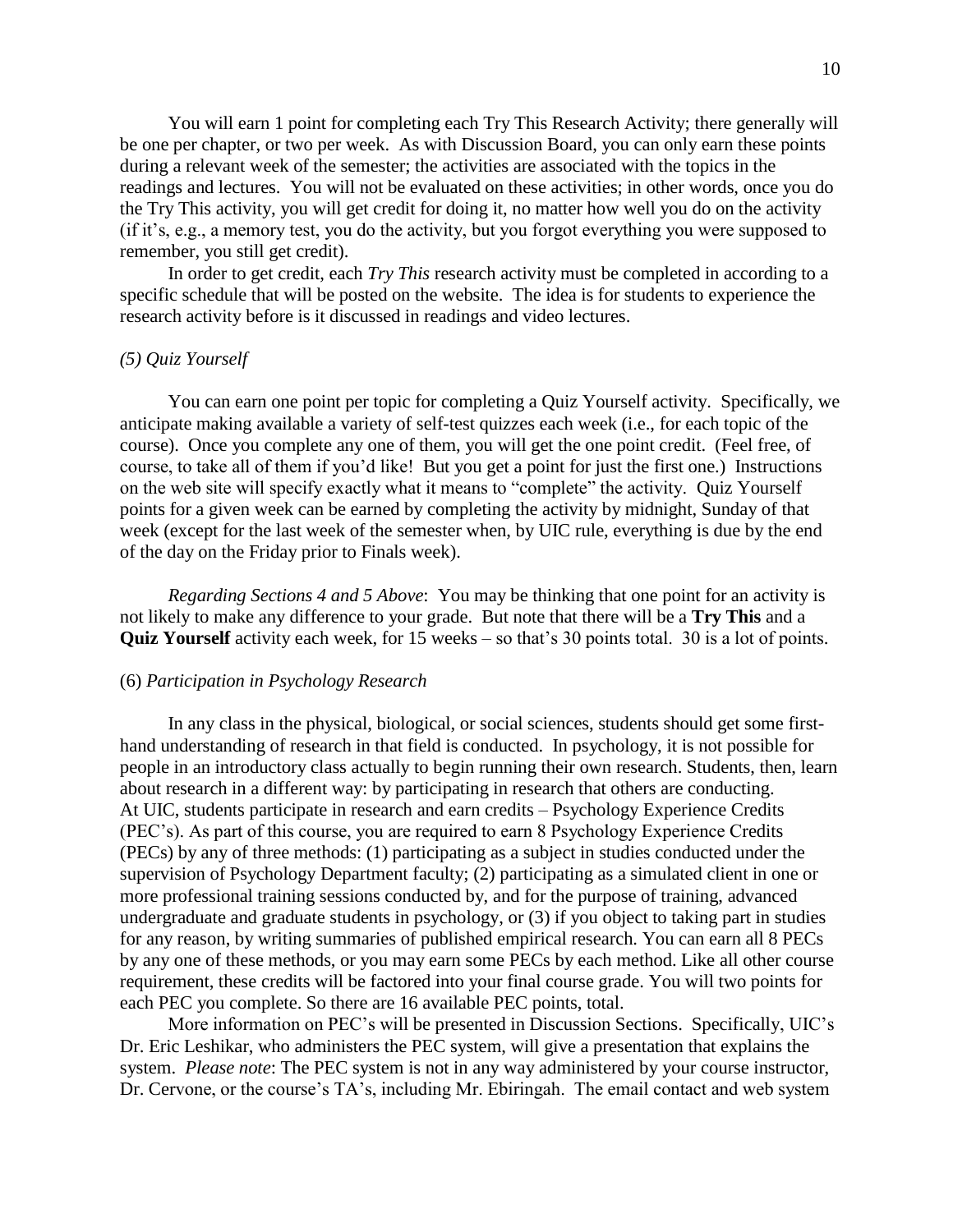for the PEC system is distinct from other course materials; all PEC contact information will be announced during Dr. Leshikar's presentation, and then will be posted online.

# (7) *Discussion Section Attendance*

You earn credit toward your overall grade for your attendance at Discussion Sections. The exact course policy is as follows. You will receive 1 point for attending each discussion section. So if, e.g., you attend 9 of them during the semester you'll get 9 points, if you attend 10 you'll get 10 points, if you attend 11 you get 11 points. If you attend 12 or more you'll get 15 points, rather than merely 12. Here is why you get all 15 points for attending 12 or more. Inevitably, something may be wrong during the semester: you'll have a schedule conflict, zoom will crash, there will be a holiday on your discussion section day, etc. Rather than having us track every such event for every person in the course all semester long, we will simply give you full credit for discussion section, 15 points, once you attend 12 of the discussions.

And that's it. There are no extra credit projects. Your grade will be determined by your point total on the seven activities outlined above.

# *From Points to Grades*

Your final letter grade will be based on the sum total of points that you earn on the seven graded requirements above. Letter grades will not be formally assigned to each individual assignment.

The course grading system will be one in which earning 90% of the total points will guarantee you an A, 80% will guarantee a B, 70% a C, and 60% (90 points) a D. However, these percentages may be "curved" if that proves warranted based on the distribution of exam and paper scores. Even if there is a curve, half of the total number of available points will be required to pass the course; failing to earn more than half the credit on the exams and paper is equivalent to failing the course.

Exam and paper scores will be posted on the Blackboard website.

### *Our Schedule: Course Topics, Textbook Readings, and Assignment Due Dates*

Below is a listing of the order of topics, and associated readings, that we will cover.

| <b>TOPICS and EXAMS</b>             | <b>DATES</b>                                    |
|-------------------------------------|-------------------------------------------------|
| Topic 1: Introduction to Psychology | Weeks 1 and 2.                                  |
| Reading: Chapter 1                  | All assignments associated with Topics 1 and    |
| Topic 2: Research Methods           | 2 are due at the end of Week 2: by midnight     |
| Readings: Chapter 2                 | on Sunday, September 6.                         |
| Topic 3: Social Psychology          | Weeks 3 and 4.                                  |
| Reading: Chapter 12                 | All assignments associated with Topics 3 and    |
| Topic 4: Personality                | 4 are due at the end of Week 4: by midnight     |
| Reading: Chapter 13                 | on Sunday, September 20.                        |
| Exam 1                              | <b>Exam 1</b> time window: Starting time of 1.5 |
| Covers Topics 1-4                   | hour time period is any time from 8 am to 10    |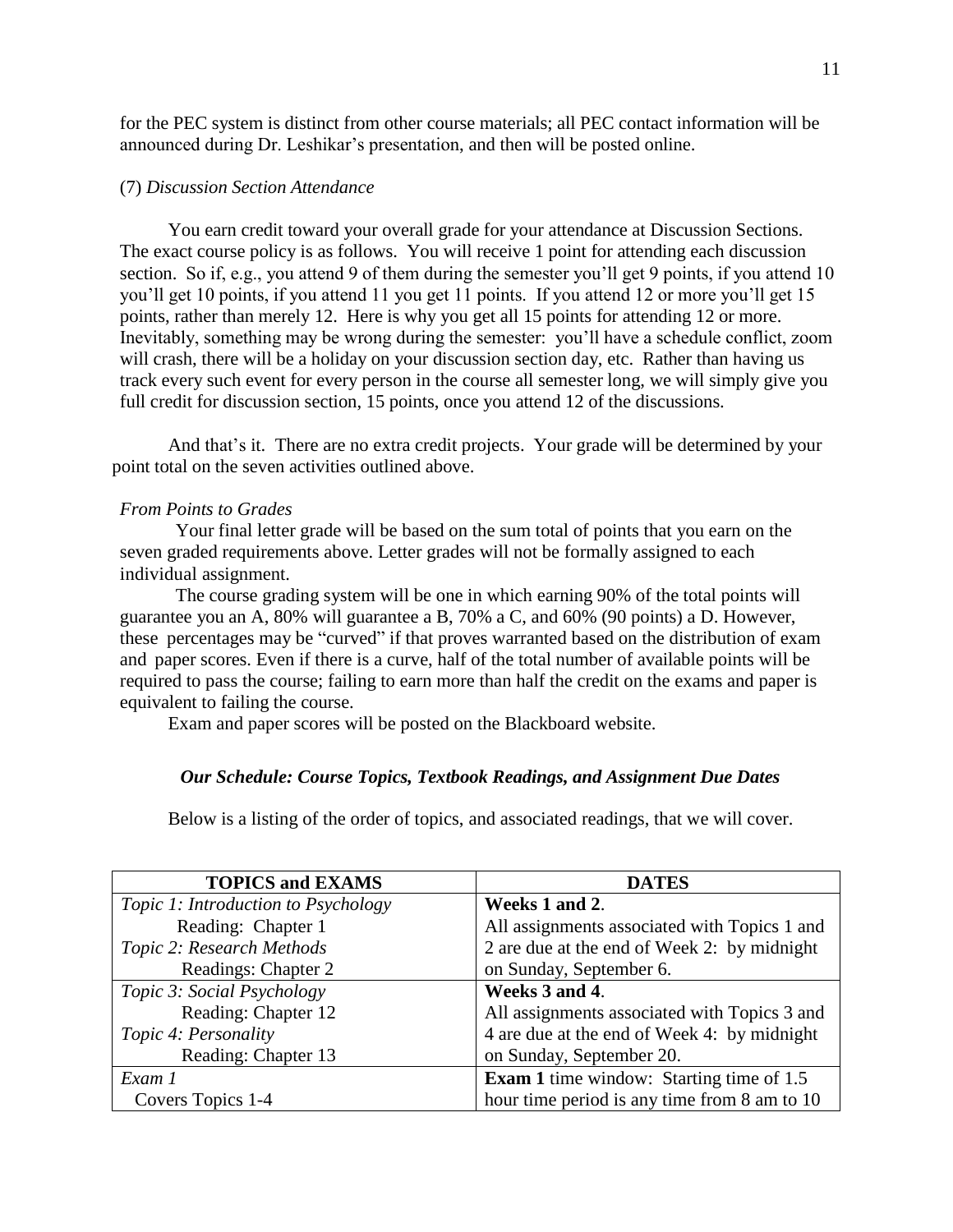|                                                  | pm., Tuesday, September 22                              |
|--------------------------------------------------|---------------------------------------------------------|
| Topic 5: Development                             | Weeks 5 and 6                                           |
| Reading: Chapter 14                              | All assignments associated with Topic 5 are             |
| Topic 6: Psychological Disorders and             | due at the end of Week 6: by midnight on                |
| <i>Therapy: I</i> (start, not due yet)           | Sunday, October 4.                                      |
| Reading: Chapter 15                              | <b>APSP 1 due midnight Monday Oct 5</b>                 |
| Topic 6: Psychological Disorders and             | Weeks 7-8                                               |
| <i>Therapy: I</i> (finish)                       | All assignments associated with Topics 6 and            |
| Topic 7: Psychological Disorders and             | 7 are due at the end of Week 8: by midnight             |
| Therapy: II                                      | on Sunday, October 18.                                  |
| Reading: Chapter 16                              |                                                         |
| Exam 2                                           | Exam 2 time window: Starting time of 1.5                |
| Covers Topics 5-7                                | hour time period is any time from 8 am to 10            |
|                                                  | pm., Tuesday, October 20.                               |
| Topic 8: Memory                                  | <b>Weeks 9-10</b>                                       |
| Reading: Chapter 6                               | All assignments associated with Topics 8 and            |
| Topic 9: Learning                                | 9 are due at the end of Week 10: by midnight            |
| Reading: Chapter 7                               | on Sunday, November 1.                                  |
| Topic 10: Thinking, Language, and                | <b>Weeks 11-12</b>                                      |
| Intelligence                                     | All assignments associated with Topics 10               |
| Reading: Chapter 8                               | and 11 are due at the end of Week 12: by                |
| Topic 11: Consciousness                          | midnight on Sunday, November 15.                        |
| Reading: Chapter 9                               |                                                         |
| Exam 3                                           | Exam 3 time window: Starting time of 1.5                |
| Covers Topics 8-10                               | hour time period is any time from 8 am to 10            |
| Note: Topic 11 is on Exam $\frac{4}{3}$ , not 3. | pm., Tuesday, November 10.                              |
| Topic 12: The Brain and Nervous System           | <b>Weeks 13-14</b>                                      |
| Reading: Chapter 3                               | All assignments associated with Topics 12               |
| Topic 13: Sensation and Perception               | and 13 are due at the end of Week 7: by                 |
| Reading: Chapter 5                               | midnight on Sunday, November 29.                        |
|                                                  | Also, APSP 2 is due by midnight on                      |
|                                                  | <b>Monday, November 16.</b>                             |
| Topic 14: Nature, Nurture, and their             | Week 15. All assignments associated with                |
| <b>Interaction</b>                               | Topic 14 are due at 5pm on December 4 (the              |
| Reading: Chapter 4                               | last day of instruction for the Fall Semester.          |
|                                                  | No assignments (other than the final exam)              |
|                                                  | can be accepted after midnight on the 5 <sup>th</sup> . |
| Exam 4                                           | Exam 4 time window: Starting time of 1.5                |
| Covers Topics 11-14                              | hour time period is any time from 8 am to 10            |
|                                                  | pm., Wednesday, December 9.                             |

# *UIC Resources and Miscellaneous Topics*

Over the course of the semester, we sometimes will be discussing psychological problems that people face. You may know someone who is facing the sort of problems that we